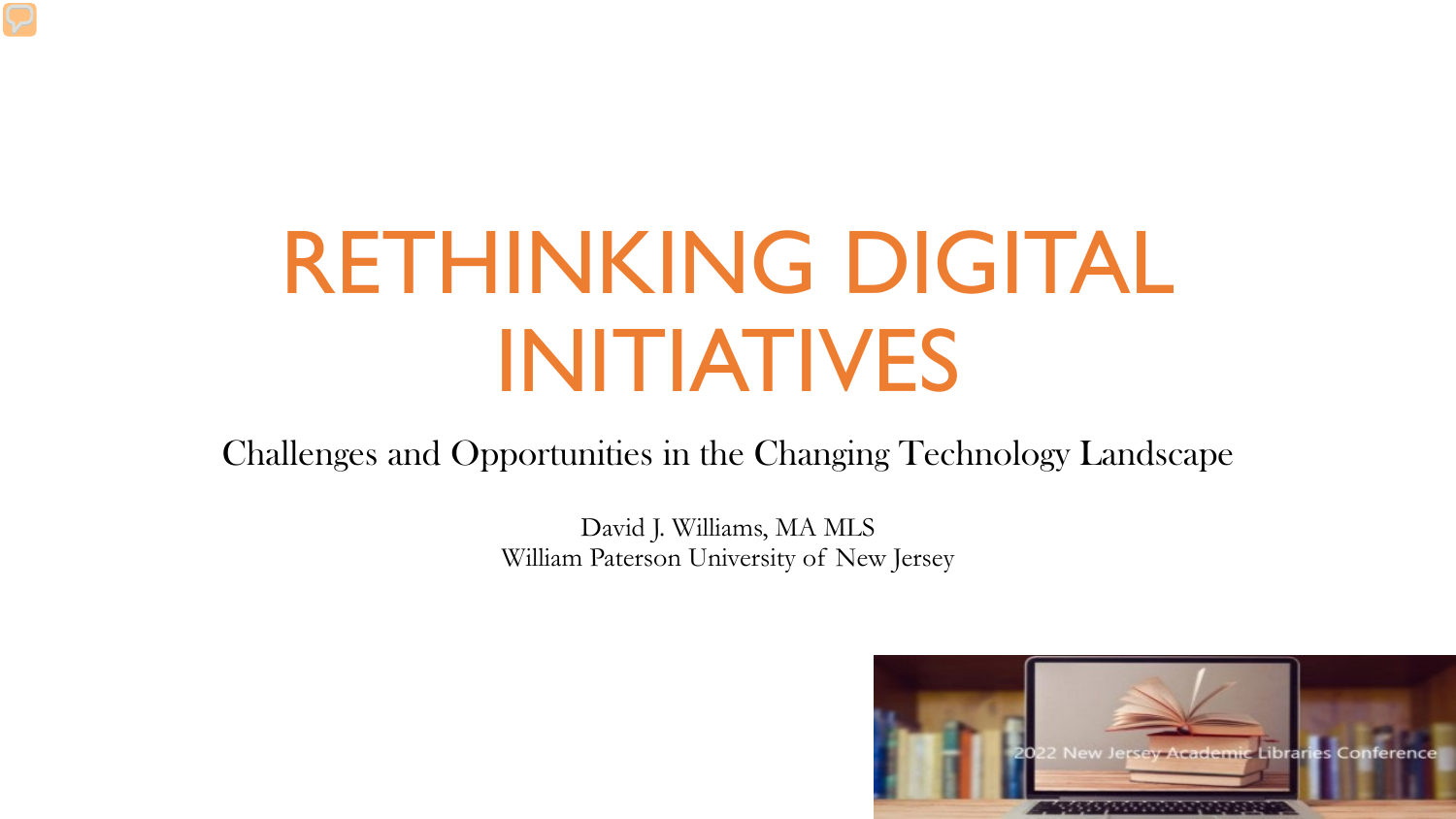# WHAT ARE LIBRARY DIGITAL INITIATIVES?

Thirty years ago, digital initiatives emerged as a practice associated with *digital libraries*. Although the digital library concept has evolved considerably, digital initiatives are still largely associated with *digitization projects* and *institutional repositories*.

Today, EBooks, scanned texts, and archival surrogates are increasingly found alongside electronic theses, digital assets, and research data. These developments highlight the growing need for academic library participation in a broad range of technologies, covering everything from online education to electronic publishing.

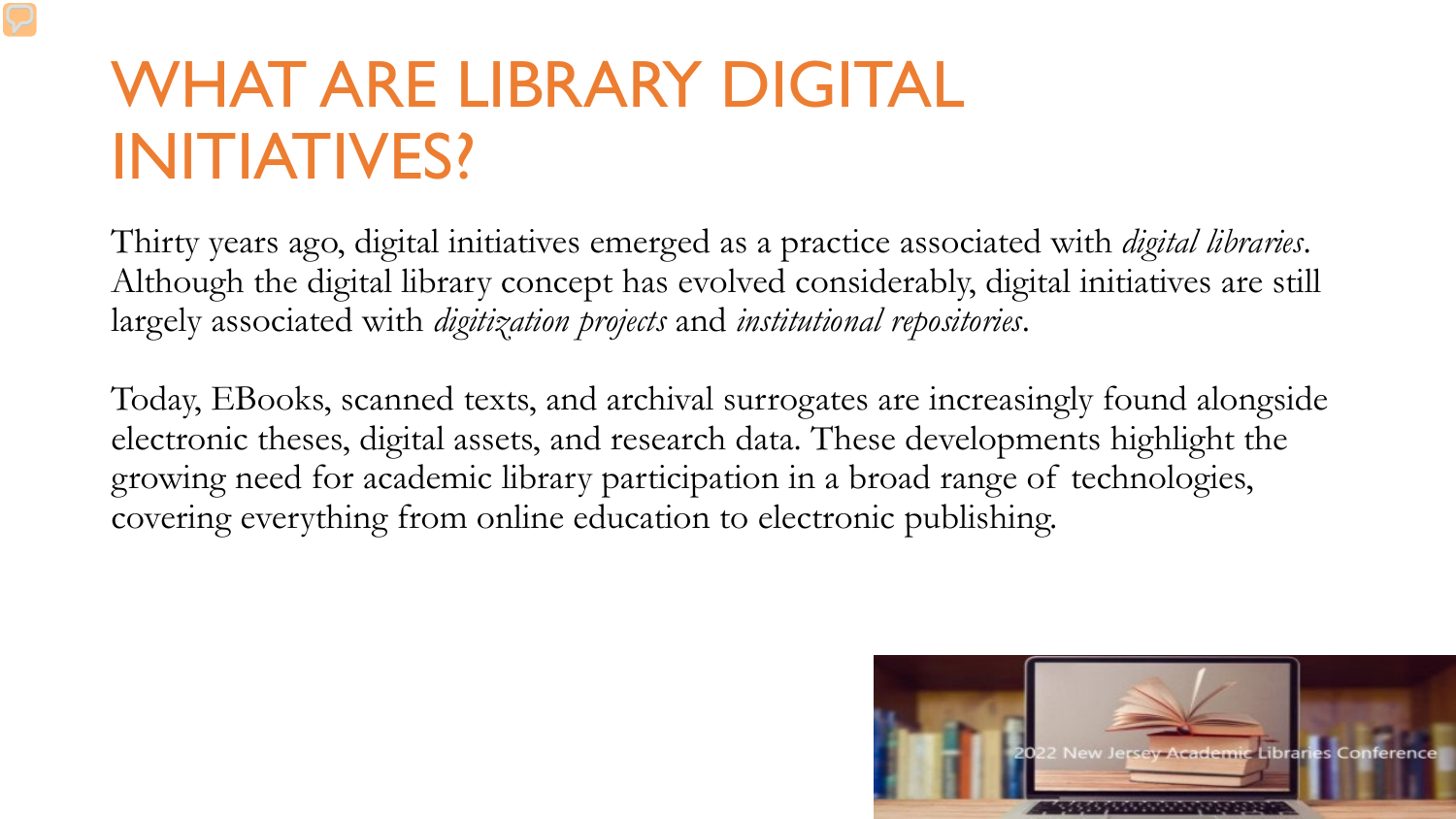- Familiarity with computing, as a requirement broadly applied to all academic librarian specialties, dates back to 1984 (if not earlier).
- The term "digital initiatives" appears in 1996, in a report from the *Research Library Group*, an early consortium of libraries, archives, universities, and museums.
- By 2000, the practice began to be distinguished from collection building and associated with "digitization."
- Around this time analyses of library-specific position announcements indicated that the term "digital" was appearing frequently, and applied to a wide range of activities.
- But the focus centered predominantly on the concept of the "digital library," and initial practitioners were often described as "digital librarians."

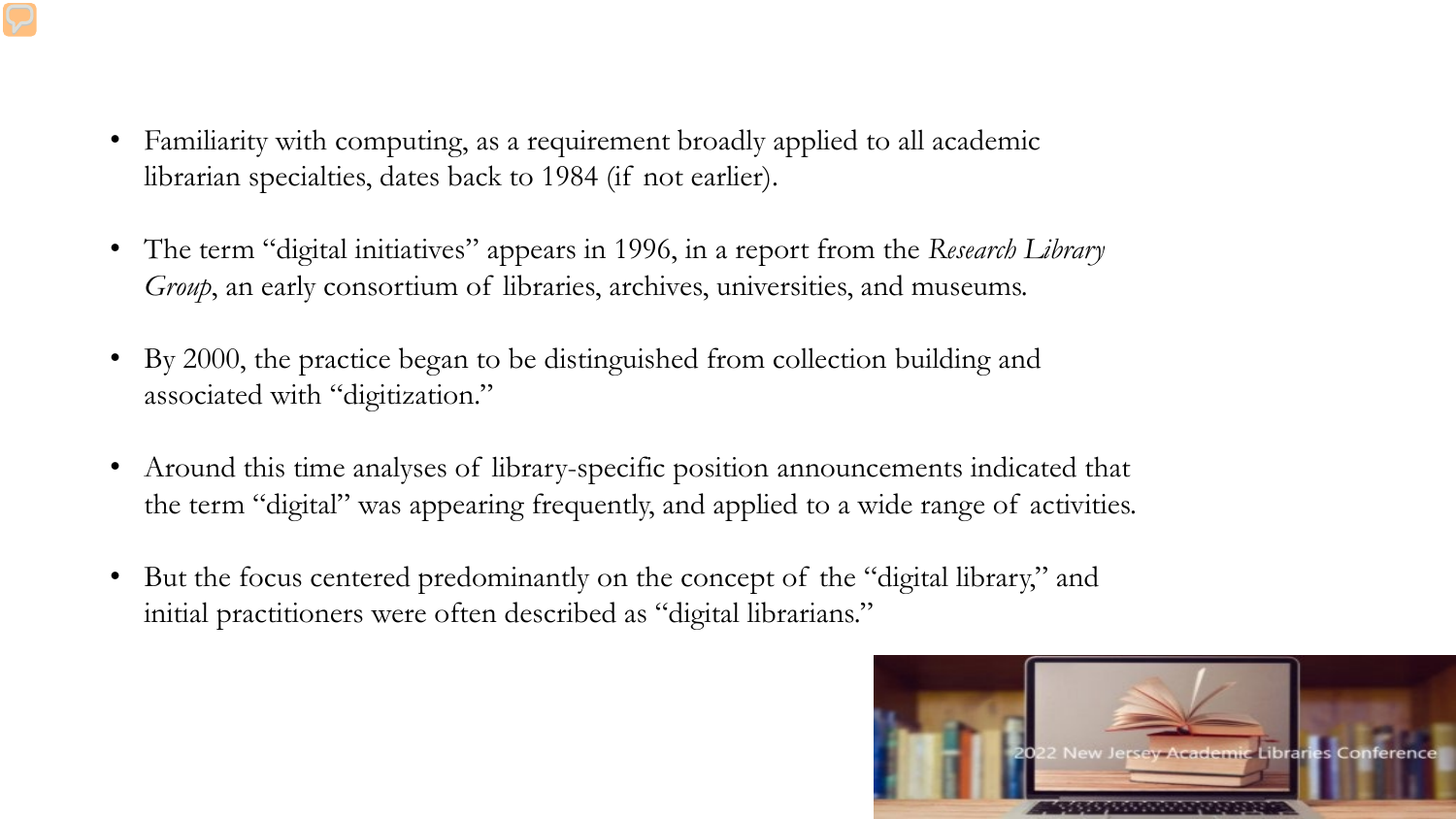### DIGITAL LIBRARIES

Digital libraries are built using a range of platforms and applications, and house assorted and varied electronic materials including scanned print documents, borndigital images and text files, and digitized special collection items.

Contemporary digital libraries include the Internet Archive, Project Gutenberg, the LoC Word Digital Library, and the Digital Public Library of America (DPLA).

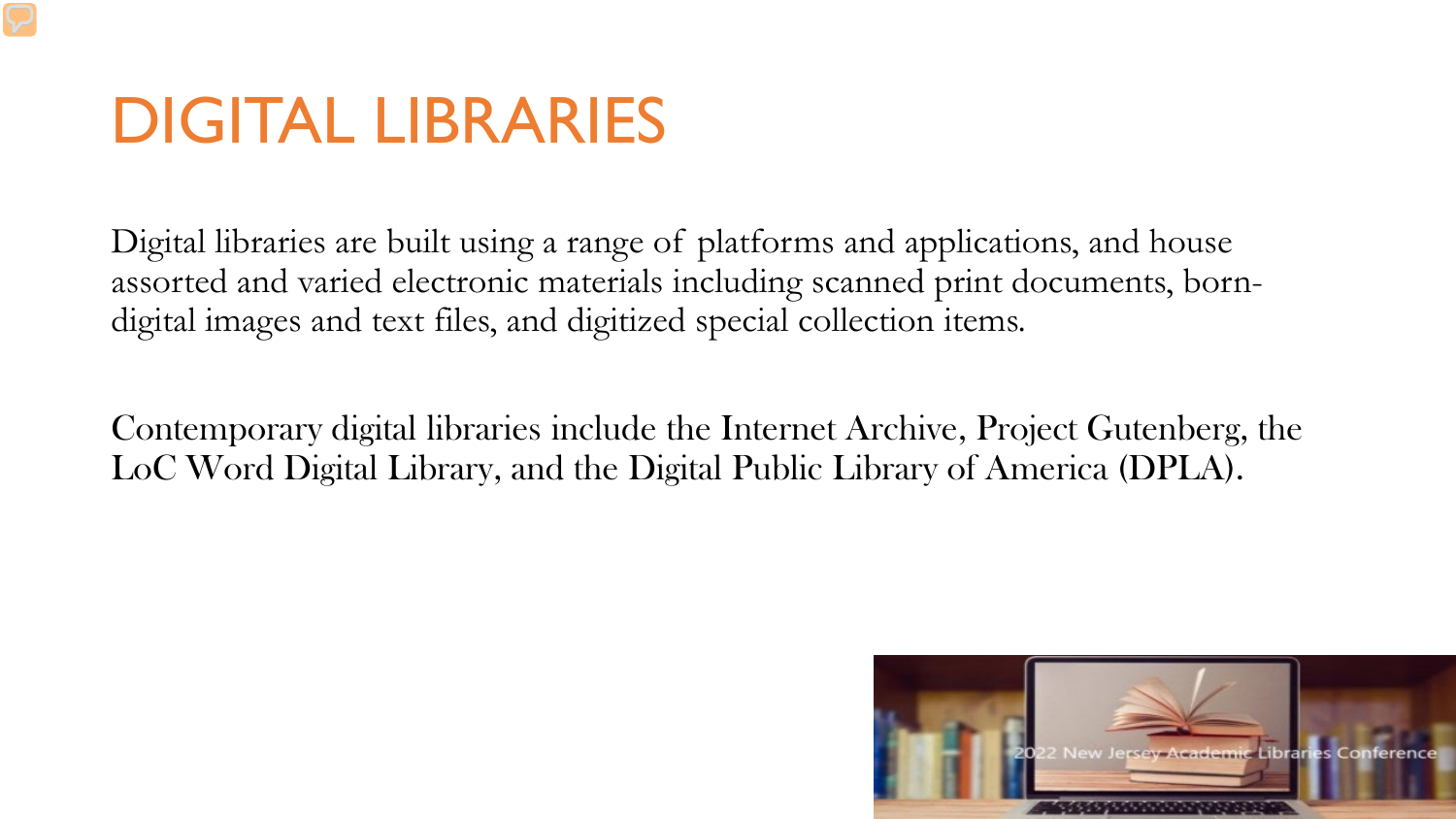The **Digital Library Federation** began in 1995 as a U.S. national effort to create a distributed digital library structurally and conceptually similar to a traditional library. Over time it evolved into an organization for developing metadata and interoperability standards.

The Digital Librarian title likewise evolved, due in large part to its lack of specificity. As the institutional requirements became increasingly specialized, a series of corresponding new positions appeared, including:

- Digital Initiatives (infrequently Digital Projects) Librarian
- Digital Archivists
- Digital Preservationists
- Digital Curator
- Digital Scholarship Librarian
- Data Management Librarian

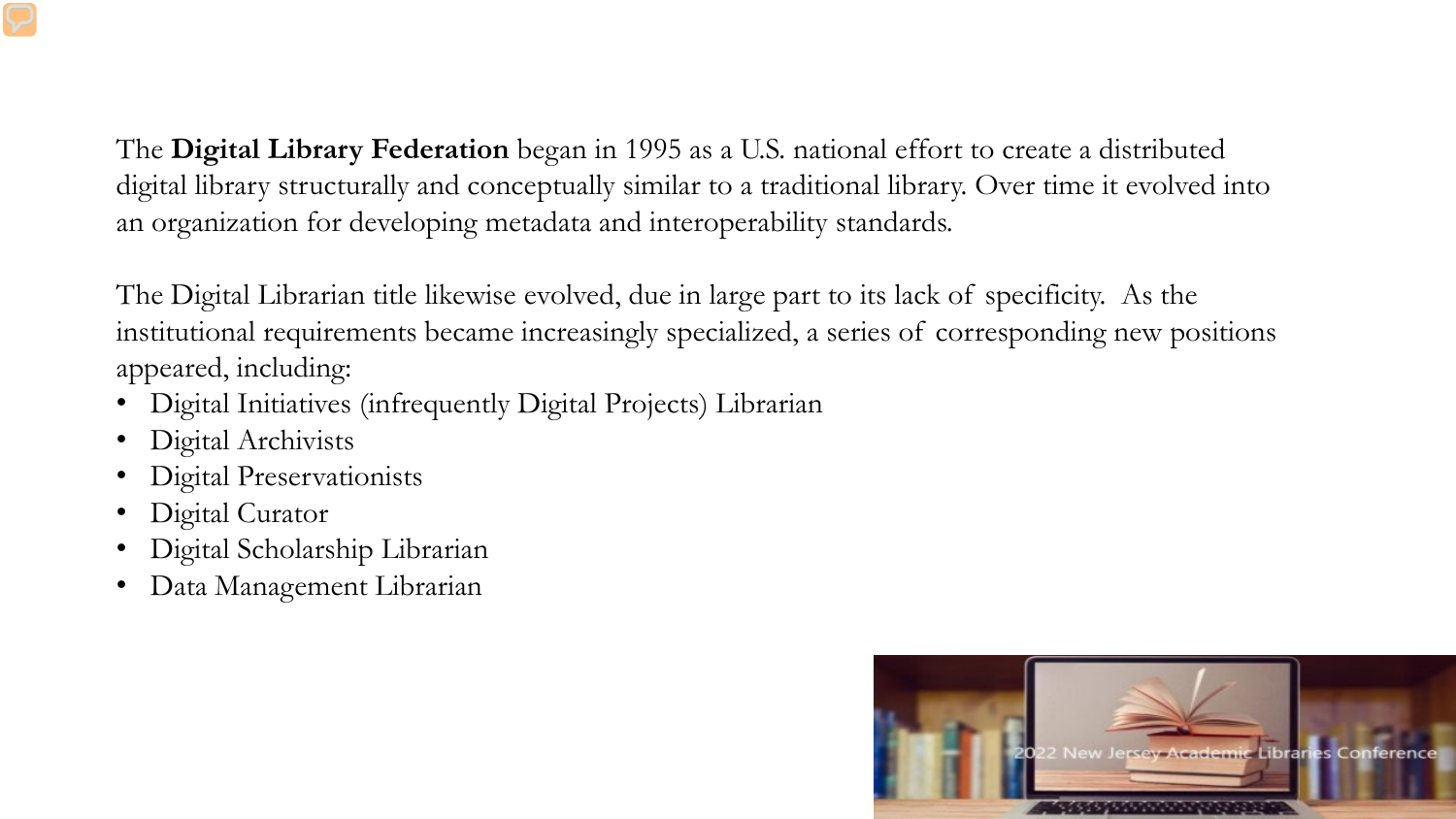# CURRENT DIGITAL INITIATIVES PRACTICE

"Digital Initiatives Librarians have excellent communication skills as they will often need to communicate closely with a diverse number of stakeholders. They should have excellent technological skills including a knowledge of Web development and programming, a knowledge of Digital Asset Management Systems and Digital Repository administration, and a good knowledge of metadata standards. They should have a good overall knowledge of the types of digital services provided in libraries as well as a good knowledge of the issues surrounding the provision of digital content."

—ASIS&T Job Descriptions, September 2019

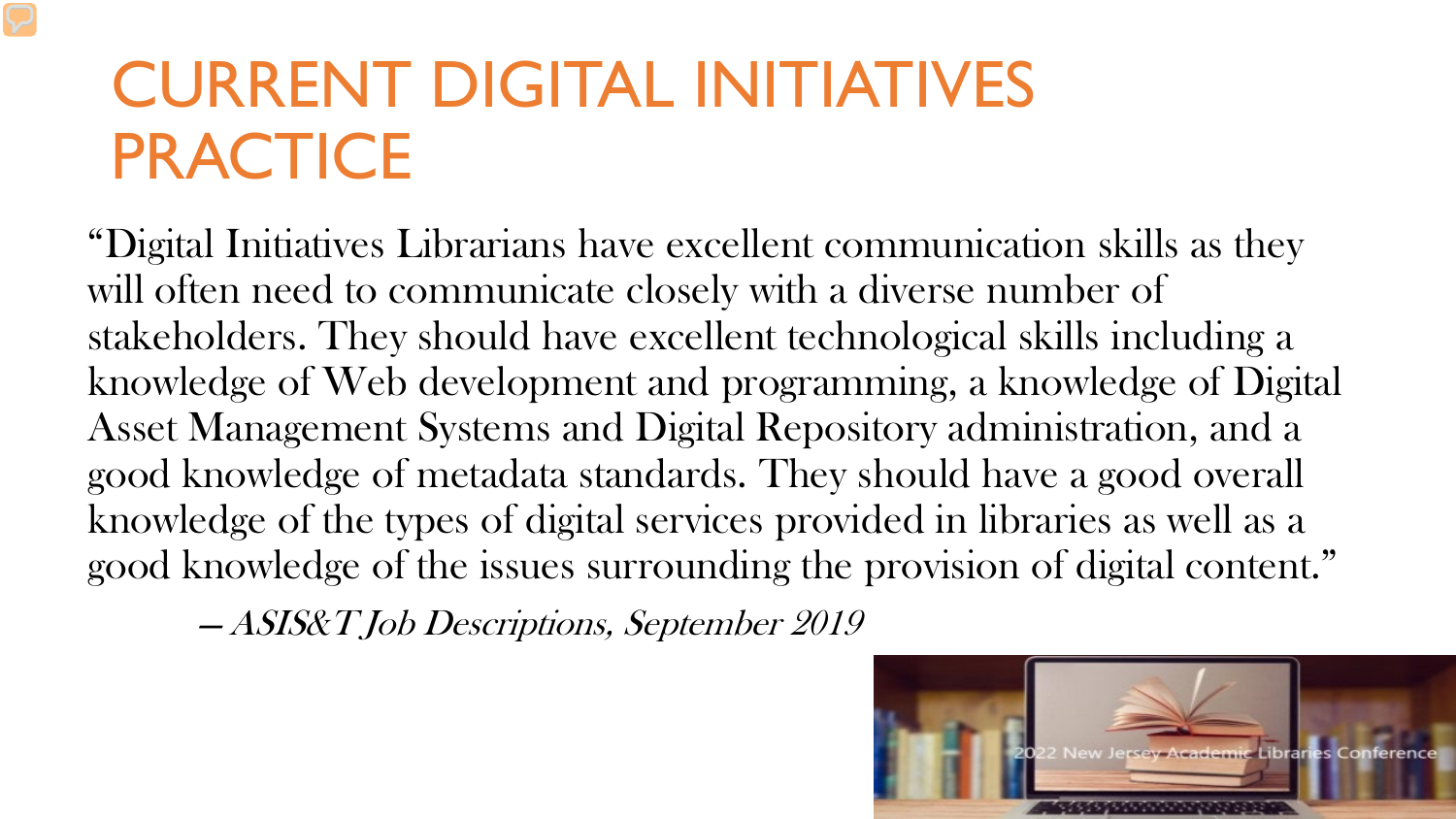UNM<https://library.unm.edu/services/disc.php> UW <https://www.uwyo.edu/libraries/about/spaces-collections/digital-initiatives/> UFC<https://library.ucf.edu/about/departments/technology-solutions-digital-initiatives/digital-initiatives/> FIU Law<https://law.fiu.edu/library/digital-initiatives-center/> URI<https://web.uri.edu/library/collections/digital-initiatives/> Ohio U <https://www.ohio.edu/library/about/giving/digital-initiatives> UC Riverside<https://library.ucr.edu/about/directory/digital-initiatives> SIU<https://lib.siu.edu/services/digital-initiatives.php> Regis <https://libguides.regis.edu/dip> UCLA<https://www.library.ucla.edu/staff-departments/digital-initiatives-information-technology-diit> Iowa State <https://www.lib.iastate.edu/about-library/organization/departments/digital-scholarship-and-initiatives> Olivet Nazarene [https://library.olivet.edu/about/departments/digital\\_initiatives.php](https://library.olivet.edu/about/departments/digital_initiatives.php) U Miami<https://www.library.miami.edu/departments/digital-initiatives.html> U Idaho<https://www.lib.uidaho.edu/digital/about.html> FIT<https://www.fitnyc.edu/library/digital/> U Alberta <https://www.library.ualberta.ca/digital-initiatives> Utah State [https://library.usu.edu/about/staff\\_directory/digitalinitiatives/index](https://library.usu.edu/about/staff_directory/digitalinitiatives/index) Loyola Marymount<https://library.lmu.edu/digitalinitiatives/> U Arkansas <https://libraries.uark.edu/contentdigital/> Dalhousie <https://libraries.dal.ca/research/digital-initiatives.html> Princeton Theological Seminary <https://library.ptsem.edu/digital-collections-overview> UofL <https://library.louisville.edu/archives/di> BYU<https://lib.byu.edu/directory/digital-initiatives/> McGill <https://www.mcgill.ca/library/contact/departments/digital-initiatives> HKUL<https://lib.hku.hk/database/> UCO<https://library.uco.edu/diwg> MSU<https://lib.msu.edu/digitalinfo/> Bowdoin<https://library.bowdoin.edu/about-the-library/digital-initiatives-group.shtml> UCSC<https://guides.library.ucsc.edu/digital-initiatives>

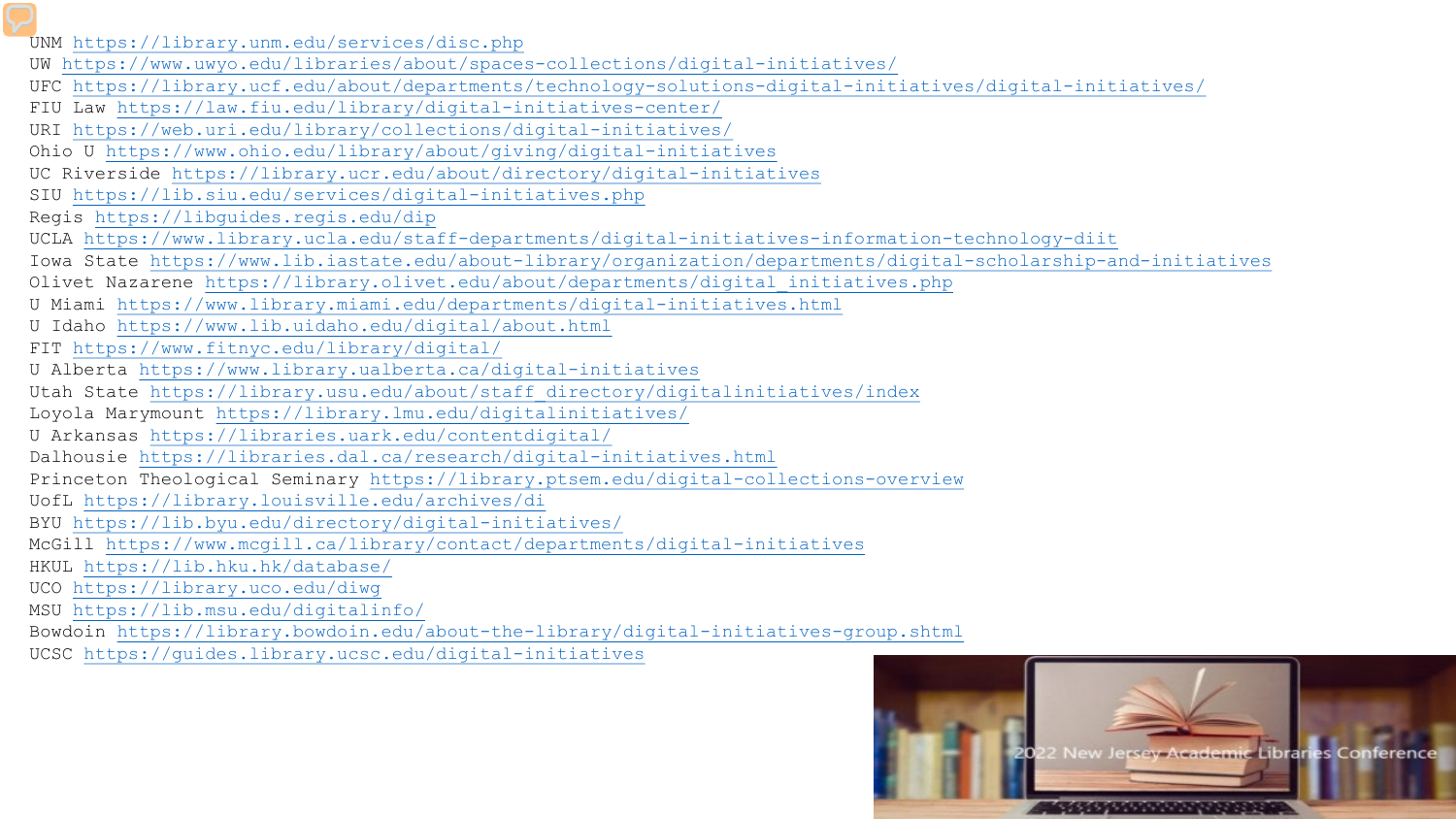Digital Services Specialist, University of Florida's Smathers Libraries

Web Applications Librarian at The Catholic University of America

Digital and Preservation Archivist at Clemson University Libraries

Digital Scholarship Librarian, Binghamton University

Digital Scholarship Officer at Bucknell University

Digital Preservation Librarian at Syracuse University Libraries

Digital Initiatives & Scholarly Communication Librarian at Boston College Law

Associate University Librarian for the Division of Digital Strategies at UC Santa Barbara

Digital Repository Librarian/Assistant Professor at Oregon State University Libraries & Press

Digital Scholarship Librarian at University of Tennessee Knoxville

Digital Asset Librarian at Hoover Institution Library and Archives, **Stanford** 

Director of Digitization at Clemson University Libraries

Digital Strategies and Systems Librarian at Winthrop University, Dacus Library

Digital Scholarship Librarian or Digital Scholarship Technologist at Hamilton College

Digital Coordinator and Archival Liaison at Institute for Thomas Paine Studies at Iona College

Digital Services Librarian, TCU

Digital Archivist and Records Manager at Seton Hall

Senior Library Assistant for Digital Initiatives, Tisch Library, Tufts University

South Asia Digital Librarian at The Center for Research Libraries

Digital Preservation Librarian, University of Arizona

Digital Scholarship Librarian at University of Arizona Libraries

Open Scholarship Librarian at New York University - Division of Libraries

Systems & Digital Services Librarian at Wentworth Institute of Technology

Library Specialist-Cataloging & Digital Services -- Union College (Schenectady NY)

Head of Digital Object Metadata Management at UC San Diego Library

Digital Preservation Specialist at Wellesley College

Digital Initiatives & Resources Librarian - Park University, MO

Digital Preservation Librarian at Washington University in St. Louis - University Libraries

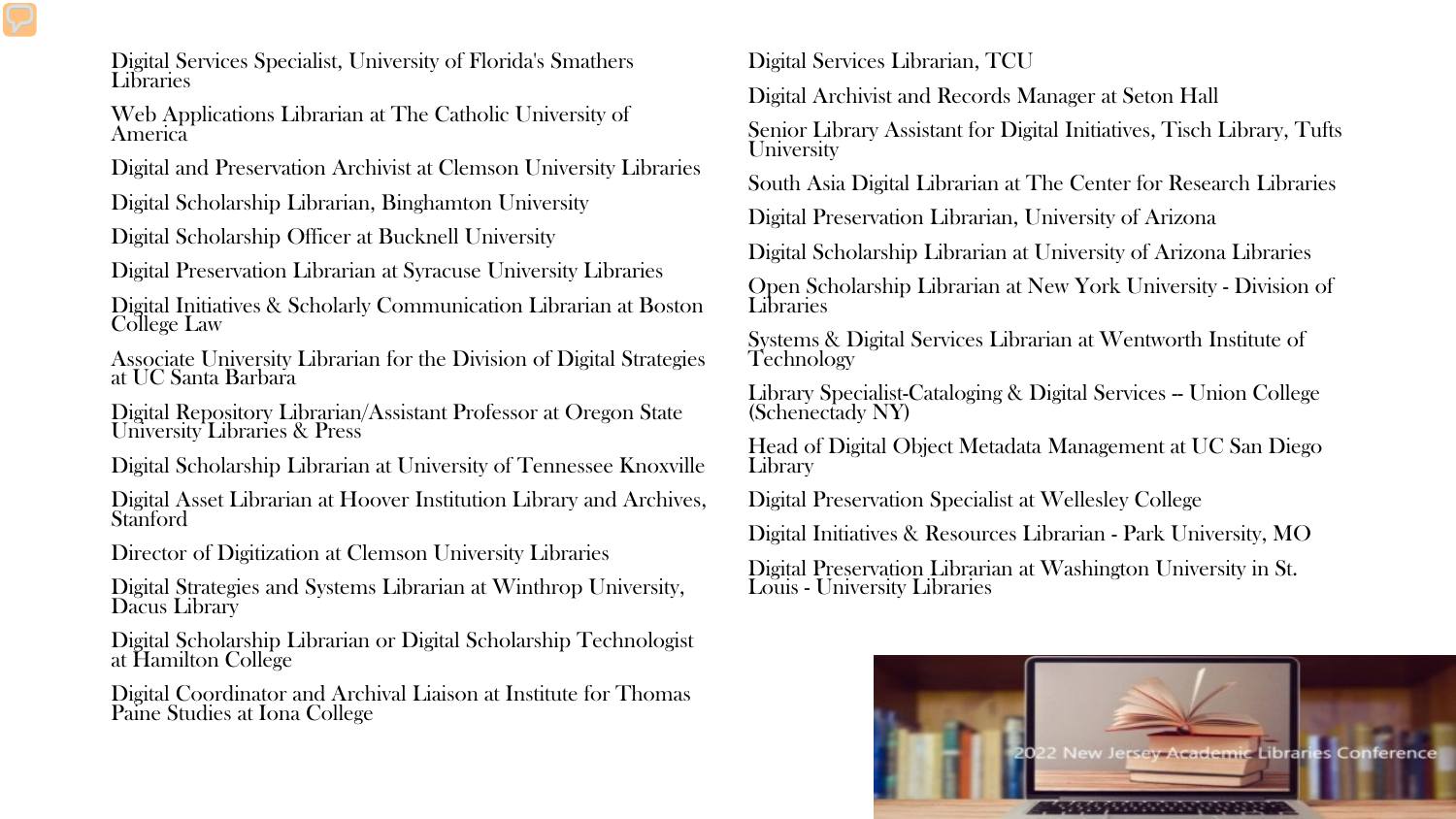## DIGITAL INITIATIVES INSTRUCTION

"Librarians now realize that their systems departments are no longer able to handle all the demands for supporting the many different types of technology available in the library so that library staff are increasingly being required to provide some level of technology support for themselves. The implication is that they have to acquire or develop 'hard' technical skills."

> —— Isaac Kenechukwu Ohaji, 2010

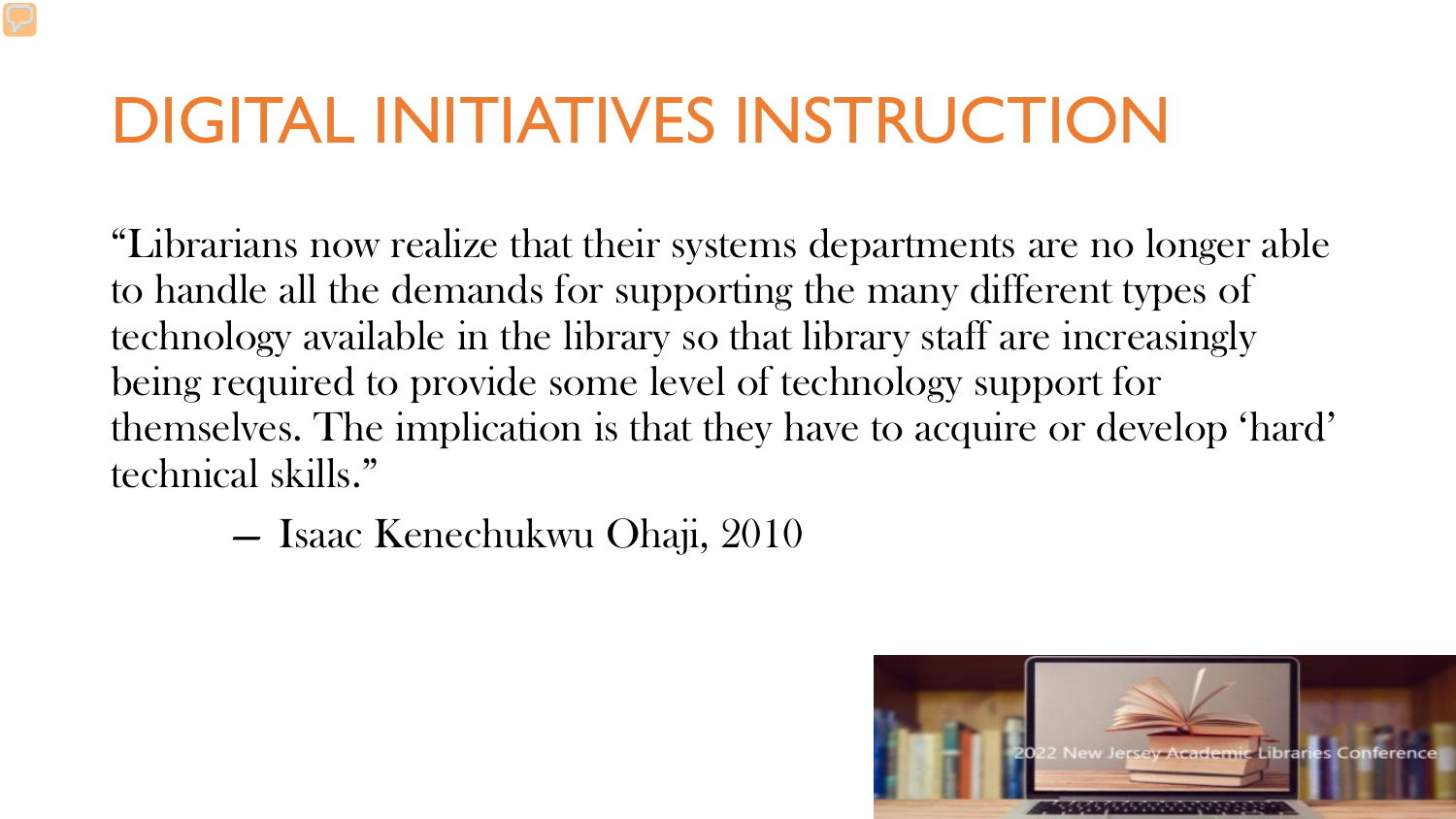### RETHINKING & REFOCUSING

- Include technologists and technology practitioners, both within and outside of the library, as participants in needs analysis, curriculum development, and position definition.
- Adopt standards for structuring library organizational units (staffing, administration, technology and financial support) along with standards for position titles and educational requirements.
- Develop curricula that include broad but sufficiently detailed exposure to systems, software development, project management, and related disciplines.